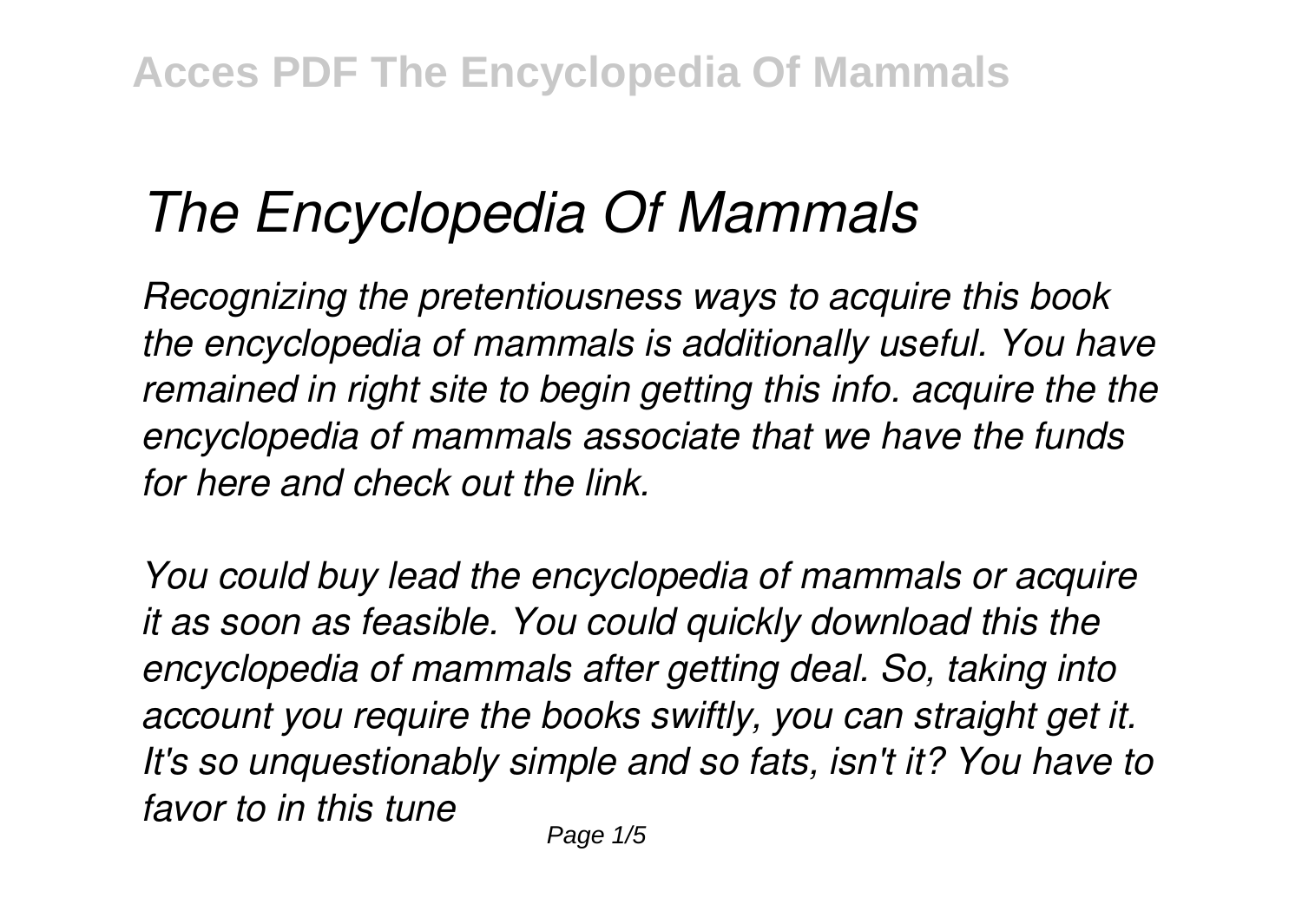*Wikisource: Online library of user-submitted and maintained content. While you won't technically find free books on this site, at the time of this writing, over 200,000 pieces of content are available to read.*

## *The Encyclopedia Of Mammals*

*mammal, (class Mammalia), any member of the group of vertebrate animals in which the young are nourished with milk from special mammary glands of the mother. In addition to these characteristic milk glands, mammals are distinguished by several other unique features. Hair is a typical mammalian feature, although in many whales it has disappeared except* Page 2/5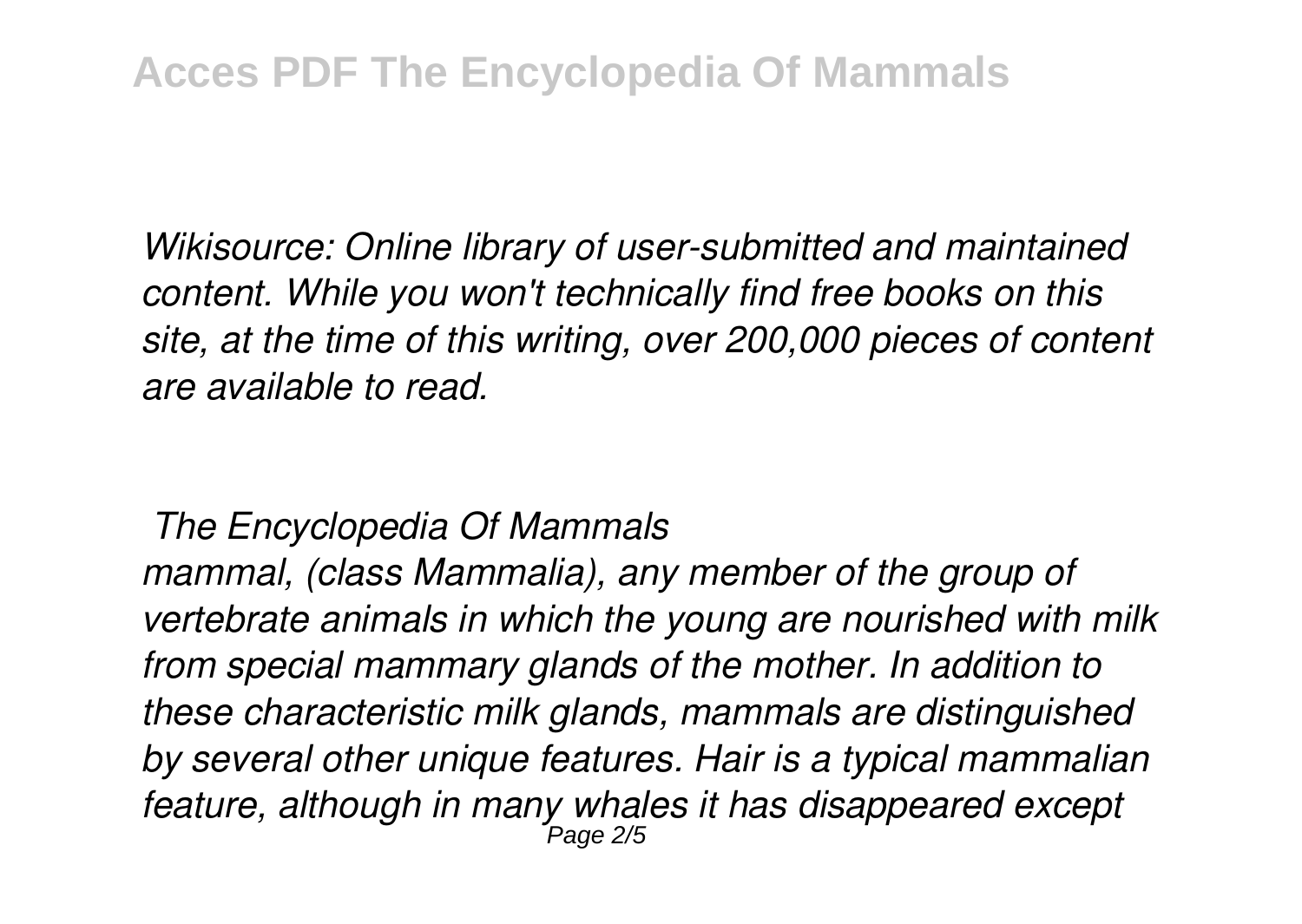*in the fetal stage. The mammalian lower ...*

*mammal | Definition, Characteristics, Classification, Examples, & Facts ...*

*raccoon, (genus Procyon), also called ringtail, any of seven species of nocturnal mammals characterized by bushy ringed tails. The most common and well-known is the North American raccoon (Procyon lotor), which ranges from northern Canada and most of the United States southward into South America. It has a conspicuous black "mask" across the eyes, and the tail is ringed with 5 to 10 black ...*

*raccoon | mammal | Britannica Marine mammals are aquatic mammals that rely on the ocean* Page 3/5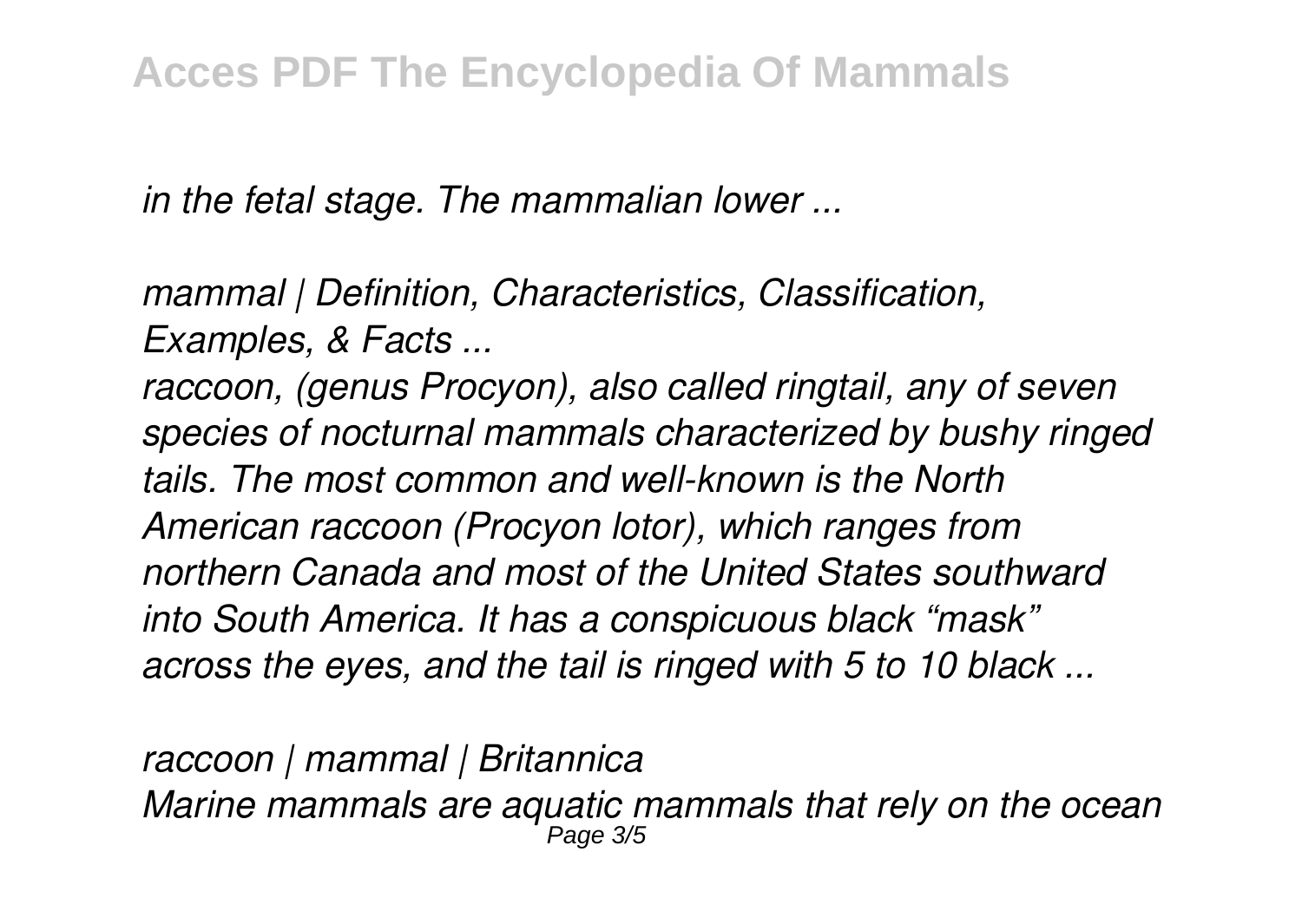*and other marine ecosystems for their existence. They include animals such as seals, whales, manatees, sea otters and polar bears.They are an informal group, unified only by their reliance on marine environments for feeding and survival. Mysticeti (baleen whales) . Odontoceti (toothed whales, except river dolphins)*

## *Marine mammal - Wikipedia*

*The allantois (plural allantoides or allantoises) is a hollow saclike structure filled with clear fluid that forms part of a developing amniote's conceptus (which consists of all embryonic and extra-embryonic tissues). It helps the embryo exchange gases and handle liquid waste. The allantois, along with the amnion and chorion (other extraembryonic* Page 4/5